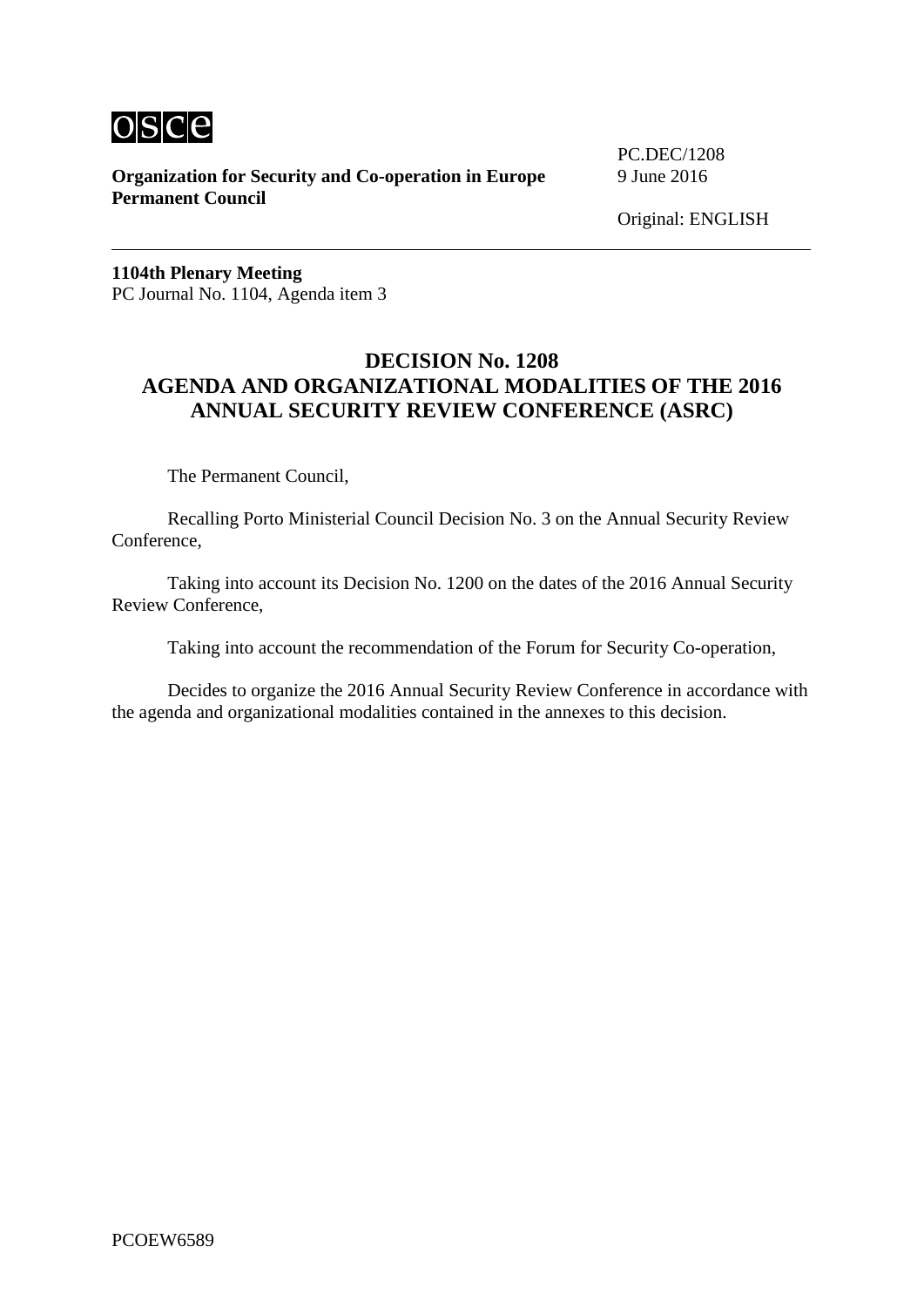PC.DEC/1208 9 June 2016 Annex 1

# **2016 ANNUAL SECURITY REVIEW CONFERENCE**

Vienna, 28–30 June 2016

# **Agenda**

### **Tuesday, 28 June 2016**

| $10$ a.m. $-12$ noon | Opening session: European security quo vadis?                                                                           |
|----------------------|-------------------------------------------------------------------------------------------------------------------------|
| $2-4$ p.m.           | Special session: Ensuring security and stability in the OSCE region in<br>light of developments with respect to Ukraine |
| $4-6$ p.m.           | Working session I: Conflict situations in the OSCE area – security<br>aspects                                           |
| $6.30$ p.m.          | Reception                                                                                                               |

### **Wednesday, 29 June 2016**

| $10$ a.m. $-12$ noon | Special session: Challenges arising from current migration trends                                                       |
|----------------------|-------------------------------------------------------------------------------------------------------------------------|
| $3-5$ p.m.           | Working session II: Conventional arms control and confidence- and<br>security-building measures: problems and prospects |

### **Thursday, 30 June 2016**

| $10$ a.m. $-12$ noon | Working session III: Bolstering the OSCE's conflict cycle toolbox                    |
|----------------------|--------------------------------------------------------------------------------------|
| $2-4$ p.m.           | Working session IV: Countering terrorism – transnational threats in the<br>OSCE area |
| $4-4.30$ p.m.        | Closing session                                                                      |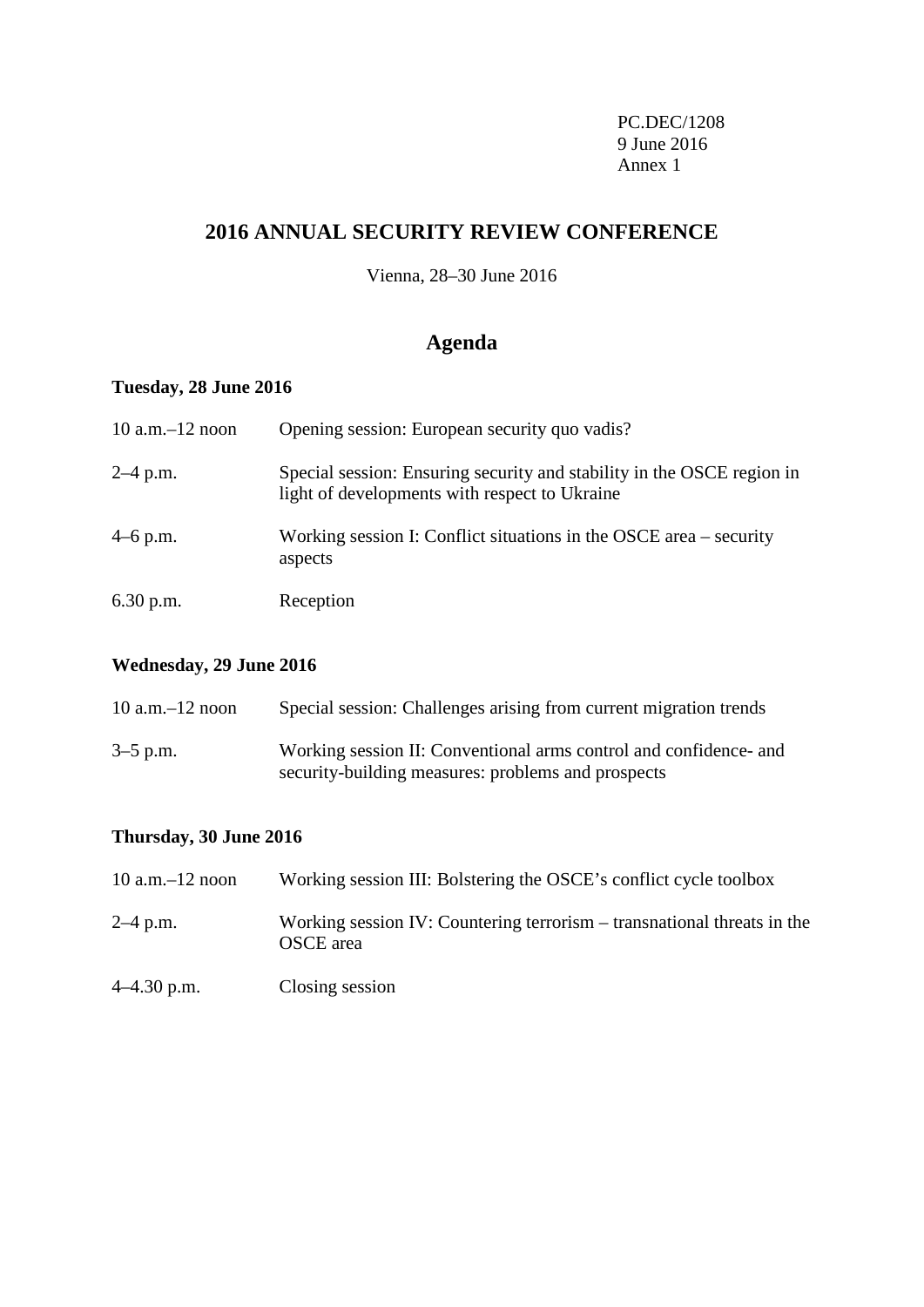PC.DEC/1208 9 June 2016 Annex 2

# **ORGANIZATIONAL MODALITIES OF THE 2016 ANNUAL SECURITY REVIEW CONFERENCE**

Vienna, 28–30 June 2016

### **Background**

The Tenth Meeting of the OSCE Ministerial Council, at Porto, by adopting its Decision No. 3 dated 7 December 2002, established the Annual Security Review Conference (ASRC) to provide a framework for enhancing security dialogue and for reviewing security work undertaken by the OSCE and its participating States, to provide an opportunity to exchange views on issues related to arms control and confidence- and security-building measures, and to promote the exchange of information and co-operation with relevant international and regional organizations and institutions.

#### **Organization**

A representative of the Chairperson-in-Office will chair the opening and the closing session. The Secretariat will issue a journal of the Conference.

Each working session as well as the special sessions will have one moderator and one rapporteur. The Conflict Prevention Centre (CPC) will serve as co-ordinator for the preparation of the working sessions.

The contribution of the Forum for Security Co-operation (FSC) will be made in accordance with its procedures, mandate and competences. The FSC contribution to the ASRC is to include the chairing of the second working session by the Director of the CPC.

The Rules of Procedure of the OSCE will be followed, *mutatis mutandis*, at the Conference. Also, the guidelines for organizing OSCE meetings (Permanent Council Decision No. 762) will be taken into account.

Interpretation from and into all six working languages of the OSCE will be provided at the opening, special, working and closing sessions.

The Chairmanship will co-ordinate the preparation of the ASRC with the FSC Chairperson and the OSCE Secretariat.

The Chairperson-in-Office will distribute a comprehensive report on the Conference.

The Communication and Media Relations Section (COMMS) will inform the press, as appropriate, and in accordance with the modalities concerning co-ordination with the OSCE Chairmanship.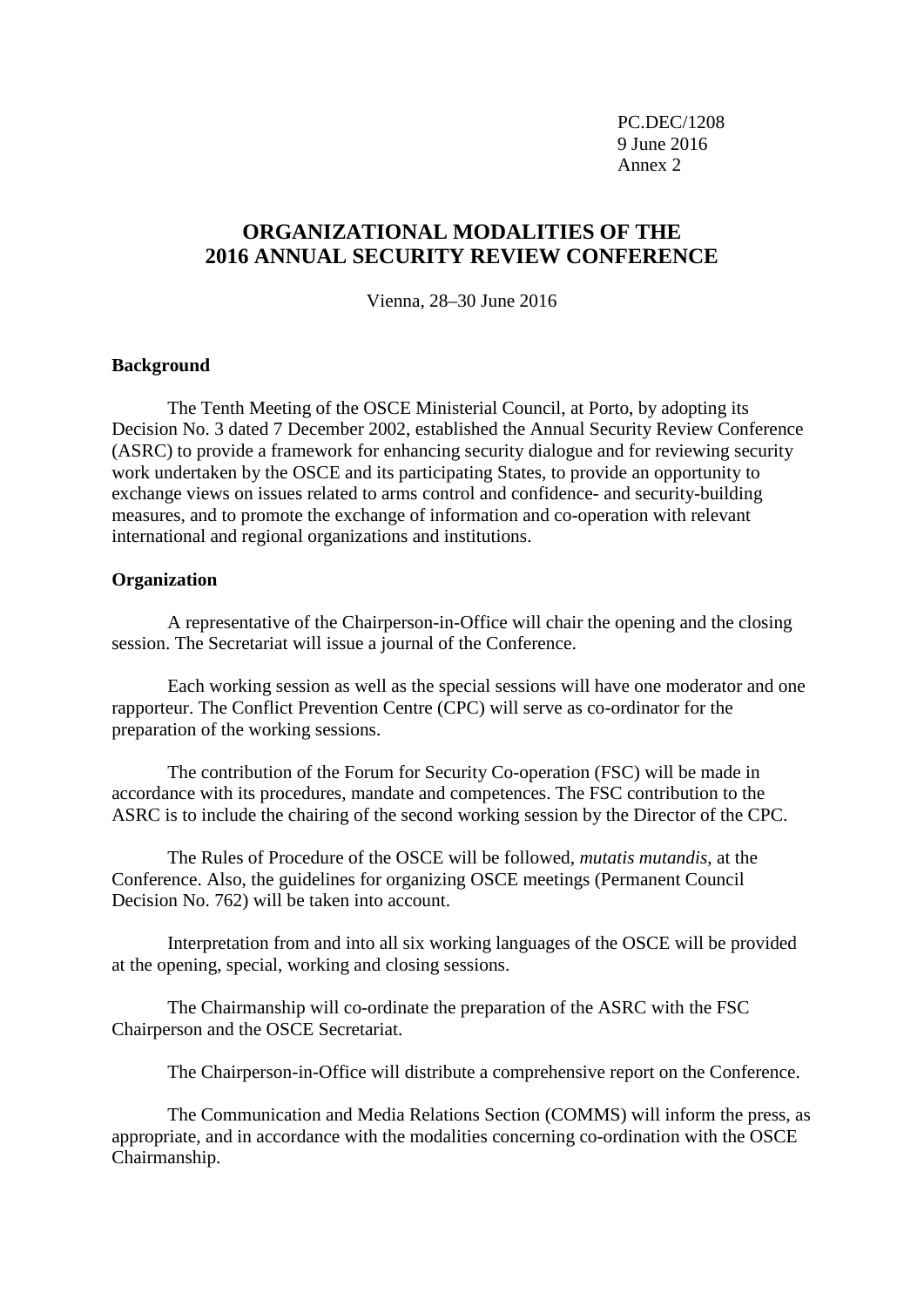### **Participation**

The participating States are encouraged to be represented at a high level, by senior officials from capitals who are responsible for security-related policy in the OSCE area.

The OSCE institutions will participate in the Conference, as will the Secretary General and the CPC. The OSCE Parliamentary Assembly and the Partners for Co-operation are invited to participate.

The Chairmanship may also invite heads of OSCE field operations to participate in the Conference. Consideration could be given to the possibility of inviting heads of field operations or other high-ranking OSCE officials to be present as keynote speakers or moderators.

The international organizations that may be invited are the security-related organizations mentioned in Permanent Council Decision No. 951 of 29 July 2010.

Consideration will be given to the possibility of inviting security-related scientific institutes, think tanks of international standing, and NGOs to send keynote speakers or moderators, or to be represented as members of national delegations.

### **General guidelines for participants**

The work of the ASRC will be conducted in eight sessions. The opening session is intended to set the stage for substantive, focused and interactive discussions at the special and working sessions. The opening session will include the welcoming remarks by the Chairperson-in-Office or his representative and a report by the FSC chairperson. The Chairmanship will explore the possibility of inviting high-level special guests to address the Conference.

The working sessions as well as the special sessions will each concentrate on a different subject, introduced by keynote speakers, whose addresses will be followed by a discussion of relevant topics that are mentioned in the agenda.

The aim is an interactive and free-flowing discussion.

In order to reinforce the effectiveness of security activities across all three dimensions of the OSCE, it is expected that each of the sessions will address the interfaces of security and the question of co-operation with other international and regional organizations.

To promote an interactive discussion, interventions by delegations at the special and working sessions should be as concise as possible, not exceeding five minutes in length. Moderators will be asked to strictly enforce these time limits. Prior circulation of statements and interventions will enhance the possibility of free-flowing discussions.

By 14 June 2016, participants should inform the OSCE Secretariat of the composition of their delegations to the ASRC, in response to the information circular regarding organizational aspects of the Conference which will be sent out by the OSCE Secretariat.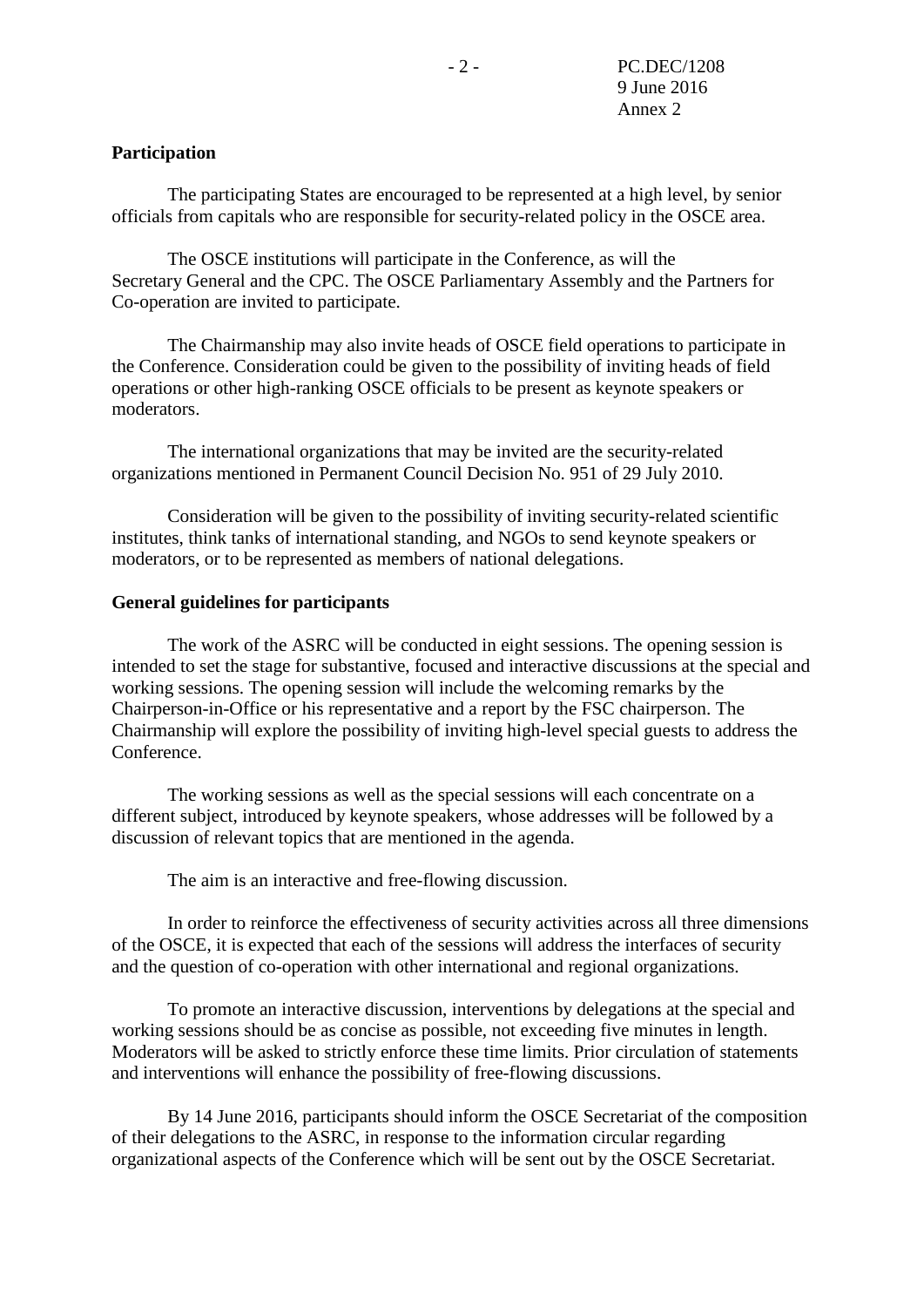Participating States and other participants in the Conference are invited to submit any written contributions by 14 June 2016.

Written contributions should be submitted to Conference Services, which will then distribute them. The matter distributed could also include contributions from OSCE institutions and other international organizations, if appropriate.

#### **Guidelines for keynote speakers**

Contributions of keynote speakers should be focused on the subject of the relevant session, setting the scene for the subsequent discussion and stimulating debate among delegations by raising appropriate questions and suggesting potential recommendations based on OSCE realities.

The maximum available speaking time is 15 minutes per keynote speaker; shorter and focussed presentations are welcome.

Keynote speakers should be present during the entire session at which they are speaking, and should be ready to engage in the debate following their presentation.

To enable delegations to prepare themselves, keynote speakers should provide a written contribution and their biographical synopsis to the CPC by 14 June 2016. In their presentations, keynote speakers should touch on the highlights of their written contribution.

#### **Guidelines for moderators and rapporteurs**

Moderators chairing the special and working sessions should facilitate and focus the debate among delegations. Moderators should stimulate the debate by introducing items related to the subject of sessions, as appropriate, in order to broaden or focus the scope of the discussion. When appropriate, moderators may call on speakers out of order to facilitate a genuine and free-flowing discussion.

The written reports provided by rapporteurs should address issues raised during the special and working sessions, covering problem areas, actual and possible improvements, suggestions made during the sessions, and other relevant information. Personal views shall not be advanced.

Moderators and rapporteurs should seek to identify and summarize specific recommendations made in each of the sessions.

#### **Guidelines for the participation of other international organizations**

International and regional organizations may participate in all special and working sessions. They are invited to concentrate their contributions on aspects of co-operation with the OSCE within the scope of the relevant session.

International and regional organizations should provide factual information useful for the participants of the ASRC to Conference Services by 14 June 2016.